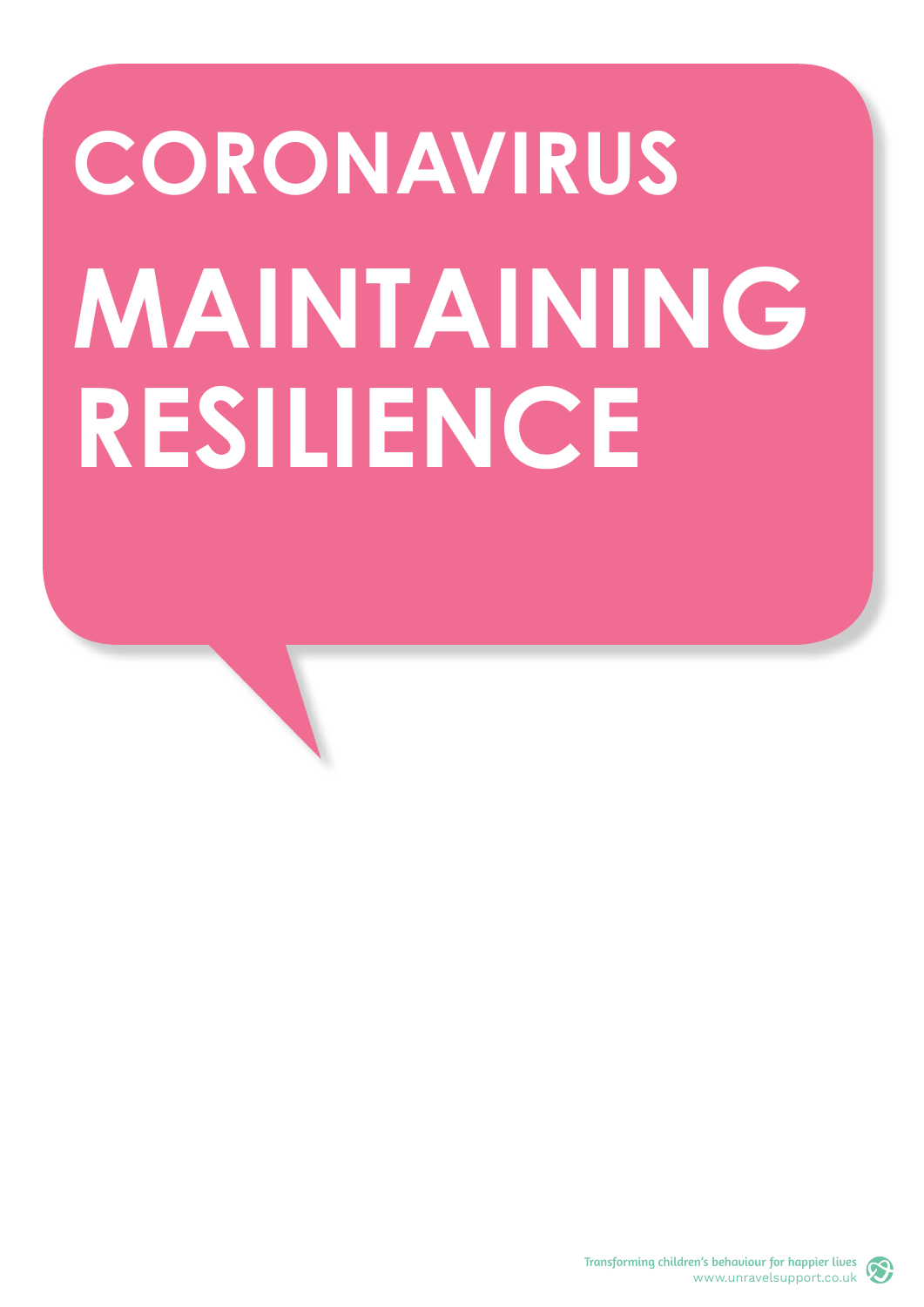## Dear parent/carer

Children need to be able to develop and foster resilience, even in difficult times.

Resilience is the ability to cope during challenging and difficult times, which we are all facing in this unusual and worrying time. When we experience stressful situations, it is common to experience feelings of anxiety, fear, low self-worth and low mood, all of which can contribute to the reduction of self-esteem.

Helping the children and young people in our care to maintain strong self-esteem and a sense of individual value is really important in developing and managing emotional well-being. Research continues to suggest that with greater resilience, we can cope better with stressful situations.

For children and young people, having a strong sense of resilience can provide them with an extra layer of protection from the stresses of life, reducing the chances of developing anxiety and low mood.

One of the main symptoms of anxiety and low mood is ruminating negative thinking. It is important for us to realise that the amount of attention we give to these negative thoughts allows them to intensify. Developing a resilient mindset helps us to interrupt these negative thoughts, replacing them with feelings of optimism, hope and positivity, allowing us to feel psychologically healthier.

The great thing about resilience is that we are all able to develop, strengthen and build it; it is not something we are simply born with or without.

Stay safe and well and remember, by doing what we are all doing collectively, we are showing a global love and care for each another, never before seen on this scale.

Take care

The Unravel Team



Supporting you on behalf of your child's school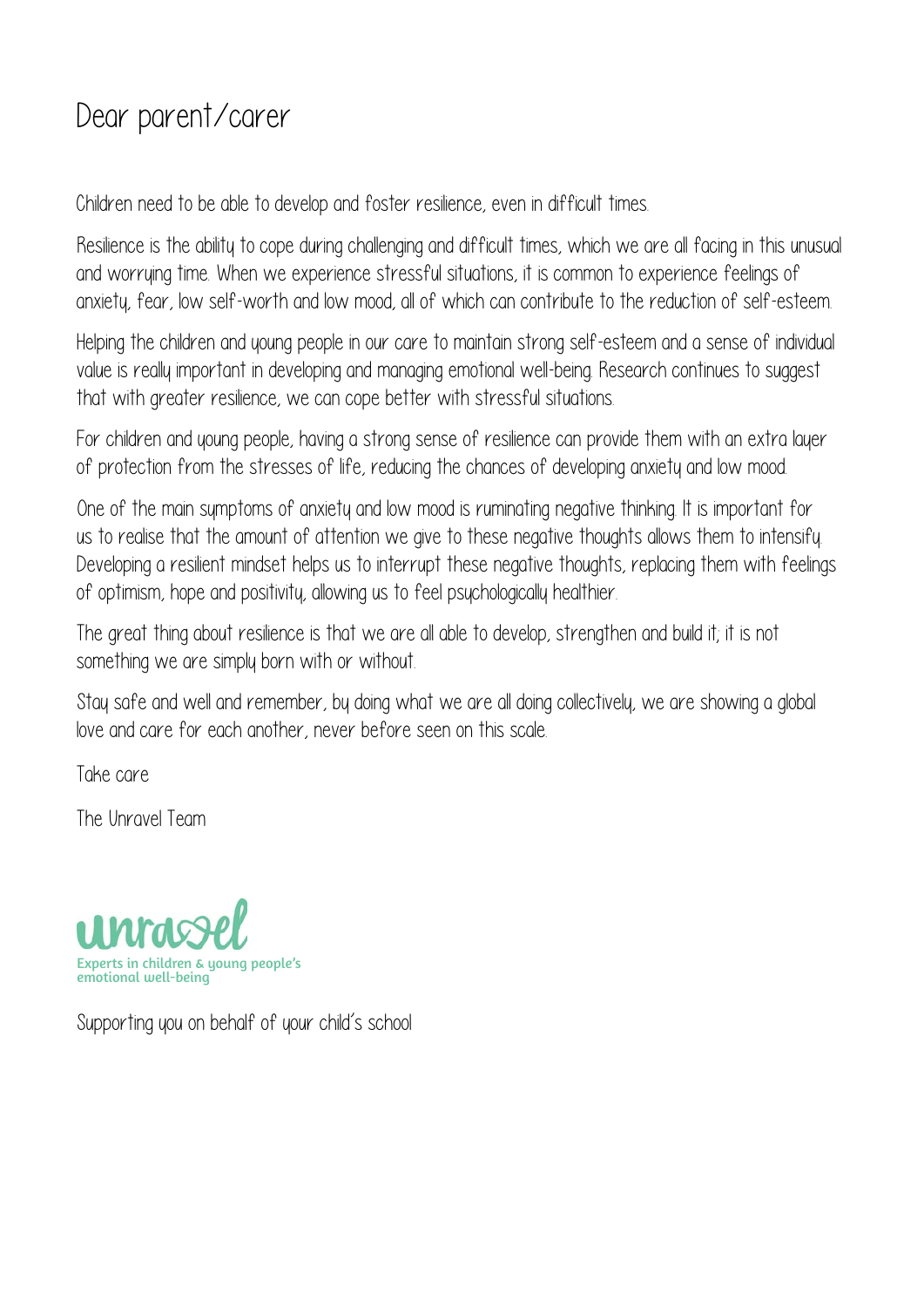#### **MAINTAINING RESILIENCE**

Encourage and allow children and young people to be problem solvers. This can be done in many ways, simply allowing young people to solve a problem can instil a sense of accomplishment and self-capability. As parents and carers, it is often difficult to hold back from answering a child's problem straight away, yet putting the onus back on them to solve, if appropriate, can be such an empowering moment.

Boost children's self-esteem. Children's recognition that  $\bullet$ they are able to be self-sufficient is a huge boost for their self-esteem. As we cannot solve the present situation as quickly as we want to, it is useful to allow children to recognise this and work out what is not and is in their control, such as taking the recommended precautions.

Continue to maintain connections, a sense of belonging and friendships. Building and maintaining positive interpersonal relationships helps to enhance resilience. However, during stressful times, our ability to focus on others is often disrupted, leading us to become more self- focused.

Take time to reach out to others. Talking over the phone or sending letters, postcards or text messages may help to brighten someone's day. We know that the power of making someone else happy also has a huge impact on lifting our own mood and makes us feel happier too – it is a 'win-win' situation.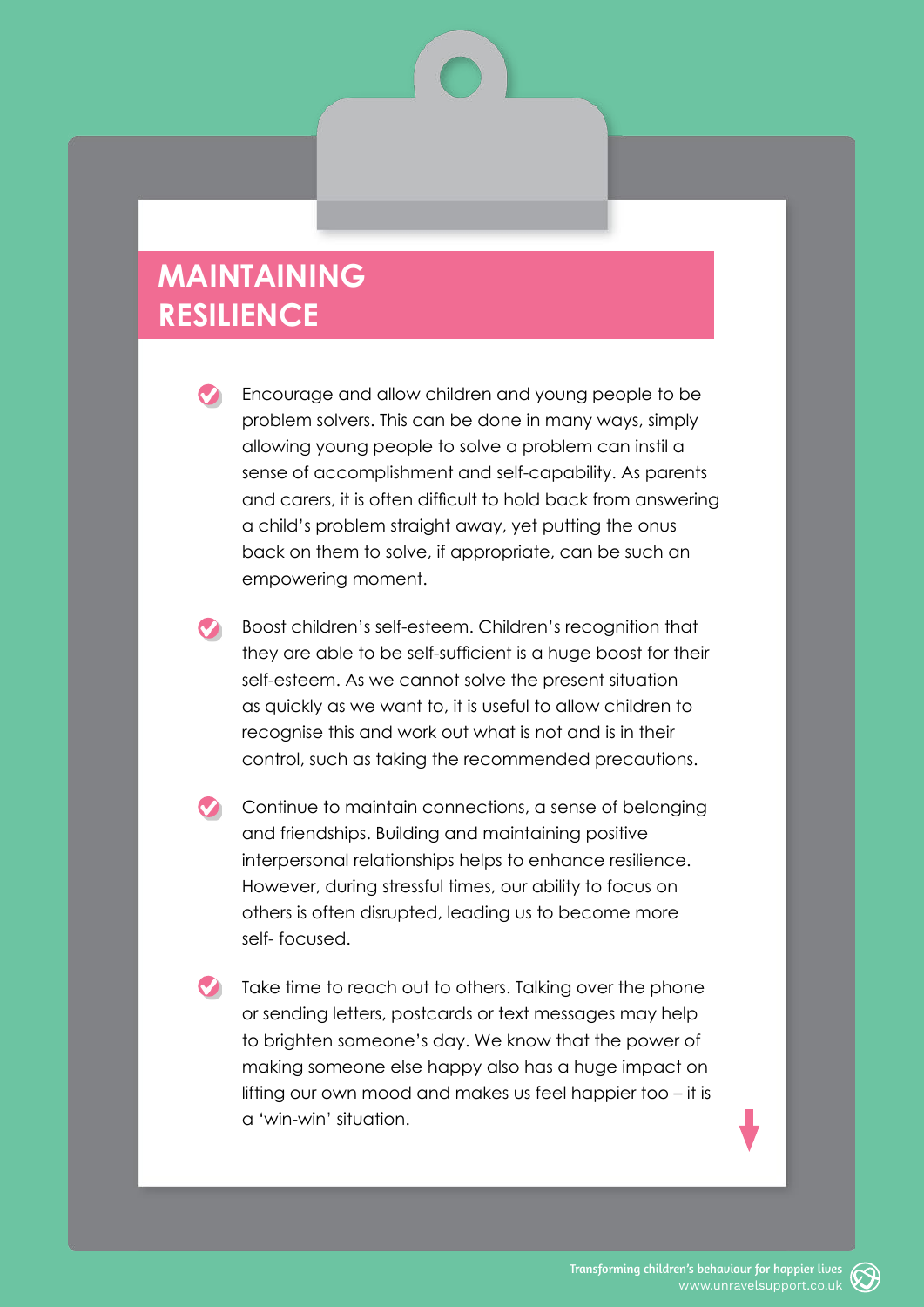#### **MAINTAINING RESILIENCE**

Balance out the negatives with positives. Our brains are programmed to scan and identify danger quickly – this has been embedded in the human brain as far back as when we were cavemen and women, when we needed this ability much more. Our brains are now more attuned to recognising danger, threat and negative situations more readily than positives ones. Research suggests that because we place much more attention on negative thoughts and experiences, we need between a 3:1 and 5:1 ratio of positives to balance out negatives.

**V** Train your brain. Our brains have to work a little bit harder to seek out positives. Recognising or discussing five things you are grateful for each day is one way to do this. Go out for a walk and look for five good things you can see around you. The more we practise this skill, the easier and more natural it comes to us. It provides us with greater power to interrupt focusing on the negatives.

 $\bullet$  Instil a sense of hope and optimism. Both are pathways to well-being and are key to enhancing resilience as they act as a stress buffer. Allowing children and young people to reflect on the steps they need to achieve their goals allows them to see that they are manageable and there is a path that leads them there, which instils a sense of purpose and motivation.

Make your dreams a reality. Use this unusual situation as an opportunity to plan for things you've always wanted to do in the future. This could be planning and researching your perfect day out, a future holiday or a day trip.

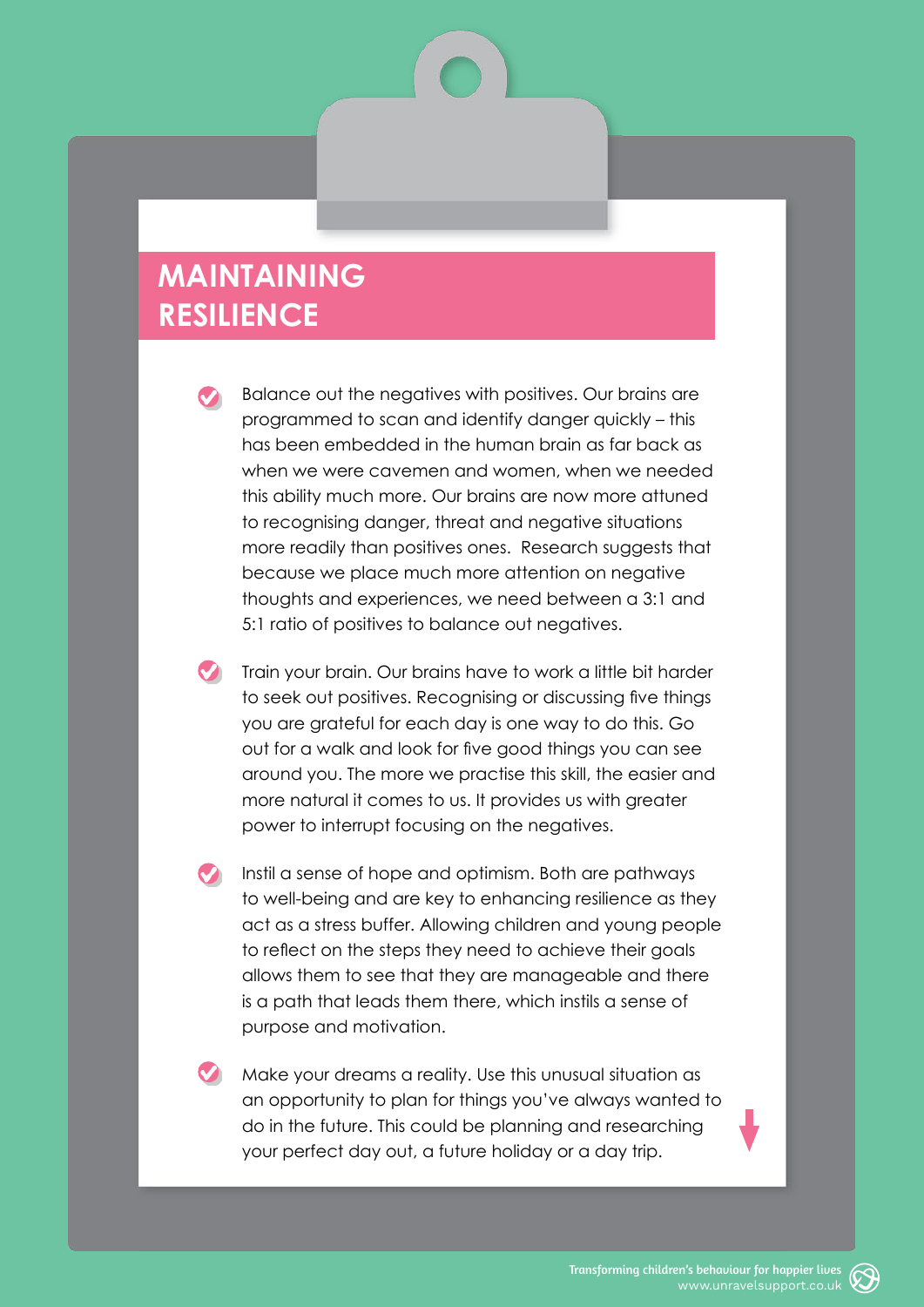#### **MAINTAINING RESILIENCE**

**Constructed and sense of purpose to increase resilience. Allowing** young people to explore things they hope to achieve in the future and setting out plans for this can help build optimism and self pride. For example, if your child wants to become a professional footballer or sportsperson, maybe this time could be used to practise and fine-tune technique skills to provide a head start. For us adults, demonstrate resilience by spending time learning a skill you would never have the time to do, such as learning a new language or mastering an art technique.

Promote a growth mindset and allow children to recognise that failure or mistakes helps us learn and develop stronger. It is useful to recognise key influential people that have encountered setbacks in their careers, and how this has helped shape them into the people they are today. When children are not afraid to fail or make mistakes, this allows them to challenge themselves and strive towards success, much easier than those with failure avoidance.

Practise and use mindfulness techniques. Mindfulness is essentially the practice of being present and fully engaged with whatever we're doing at that exact moment – free from distraction or judgement, and aware of our thoughts and feelings without getting caught up in them. This can help us feel calmer and prevent us from ruminating negative thoughts. There are lots of great mindfulness resources out there, such as the 'Headspace' app.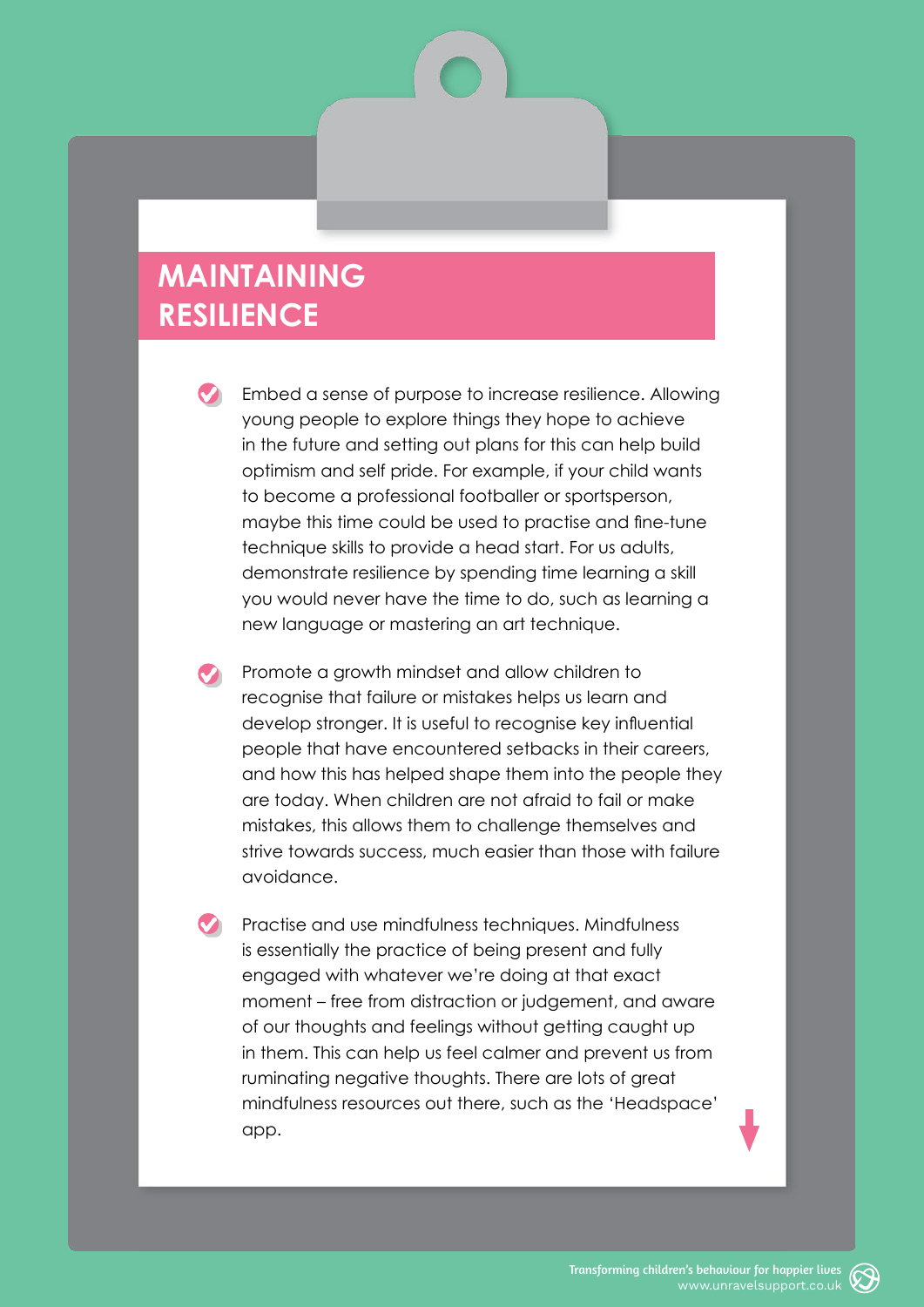### **MAINTAINING RESILIENT**

**Practise self-care, something we do deliberately in order** to look after our mental, emotional and physical health. Research suggests that regular exercise and good quality sleep increases and enhances our capacity for resilience. Taking time to eat, sleep and exercise will help build a strong foundation for resilience.

Take time to engage in a relaxing activity at least once a day, such as watching a favourite movie, reading a book or listening to music. This can help to manage stress and worry.

Laugh. Look for opportunities to laugh as a great self-care strategy.